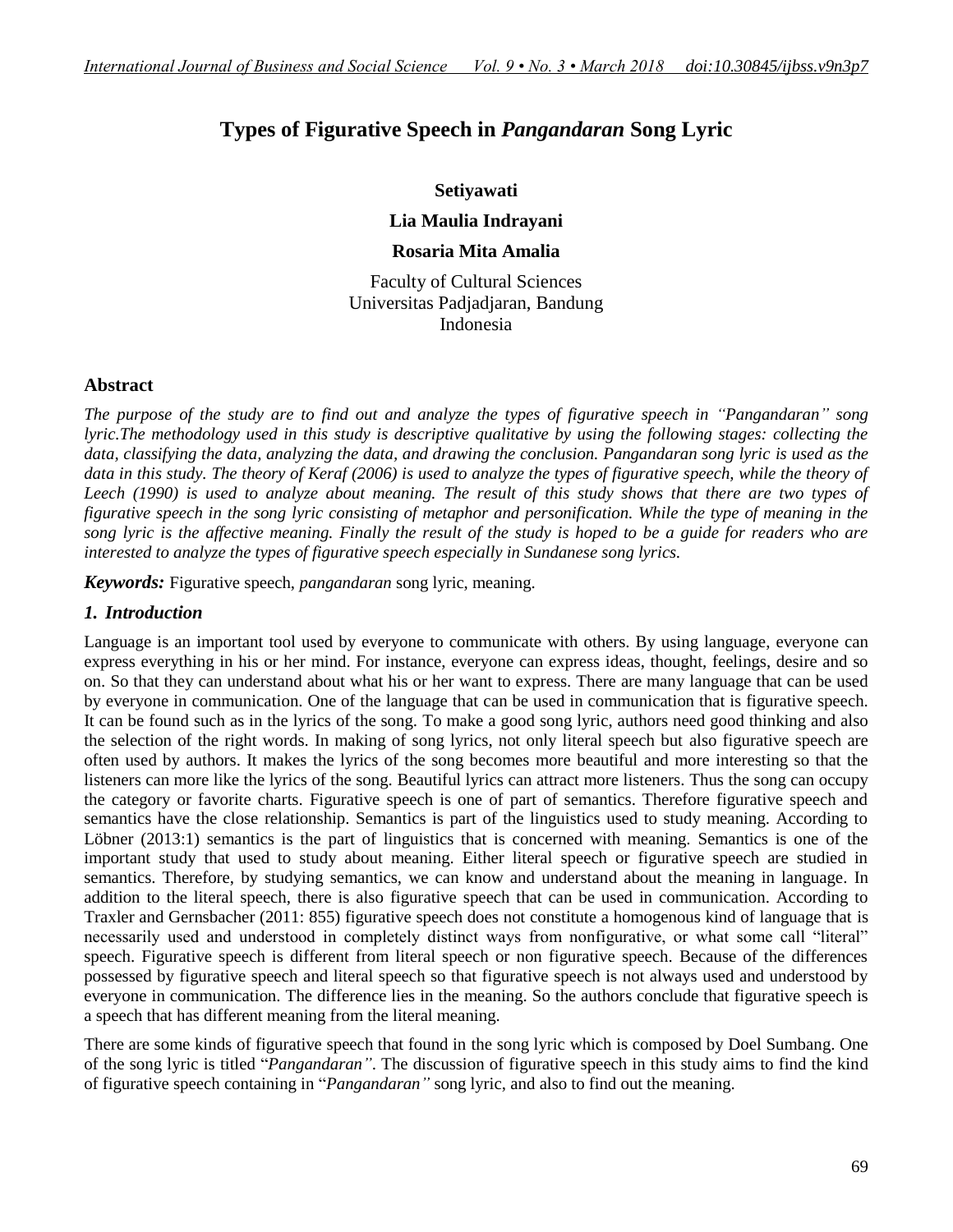# *2. Literature Review*

### **2.1 Figure of Speech**

Either speakers or authors use the figure of speech to strengthen and embellish the language that they use. According to Danesi (2004:116) the use of figures of speech, or tropes, has been seen primarily as a rhetorical strategy employed by orators and writers to strengthen and embellish their speeches and compositions. The strength and embellishment possessed by the figurative language has a very good appeal. Thus the audience or readers become increasingly interested and increasingly liked the figurative language.

### **2.2 Types of Figurative Speech**

There are several types of figurative speech that can be used in communication. Keraf (2006) states that figurative language style consists of simile, metaphor, allegory, parable, pabel, personification, allusion, eponym, epithet, synecdoche, metonymy, antonomasia, hypalase, irony, cynicism, sarcasm, satire, innuendo, antiphrasis, and punning or paronomasia. From the 20 types of figurative speech mentioned by Keraf, the authors will only discuss two types of figurative speech that are metaphor and personification because metaphor and personification contained in the lyrics of the song.

### **2.2.1Metaphor**

Metaphor is figure of speech which does not use the words in its true meaning, but uses an figurative meaning based on equations and comparisons. According to Dirven (1985) mentions that metaphor is a process of transference where the relationship between the two entities, qualities, processes, or states is no longer a contiguous one as is the case with metonymy, but metaphor presupposes a noncontiguous relationship. According to Knowles and Moon (2004: 7) metaphor, therefore, are instance of non literal language that involve some kind of comparison or identification. Metaphor can be defined as "an implied analogy which imaginatively identifies one object with another" (Holman in Thomas and Catherine Beauchamp, 2011, p. 763). In other word, metaphor is used to compare two things which have the same characteristics. Arsei (2010) mentions that simile and metaphor are figure of speech and bring certain image to mind, but it does so without a direct comparison which used like or as. It means that metaphor is figure of speech that used to communicate by comparing things which have the same characteristics without using the word like or as.

For instances: He is a tiger when he was angry. Time is money. She froze with fear.

### **2.2.2Personification**

Personification is a figure of speech which used to communicate by mentioning things that have the same characteristics such as human. Danesi (2004:117) mentions that personification is the representation of inanimate objects or abstract ideas as living things. In other word, pesonification is a figure of speech which used to represent inanimate objects as well as abstract ideas that have the same characteristics such as living things. For instances:

Time creeps up on you.

The blizzard swallowed the town.

# **2.3. Types of Meaning**

There are some types of meaning in semantics. Leech (1990) states that there are seven types of meaning such as: conceptual meaning sometimes called denotative or cognitive meaning, connotative meaning, social meaning, affective meaning, reflected meaning, collocative meaning, and thematic meaning. But in this article, the authors just will discuss about the affective meaning because the affective meaning is used in "*Pangandaran"* song lyric. Leech (1990: 16) states that affective is largely a parasitic category in the sense that to express our emotions we rely upon the mediation of other categories of meaning – conceptual, connotative, or stylistic. Based on the statement, the authors conclude that affective meaning is the category of meaning that arise caused by certain words or phrases that give rise to certain feelings.

# *3. Research Method*

Qualitative method is used in this research. Deborah K. Padgett (2016: 1) mentions that, with their attention to naturalistic detail and context, qualitative reports require no decoding or statistical acumen.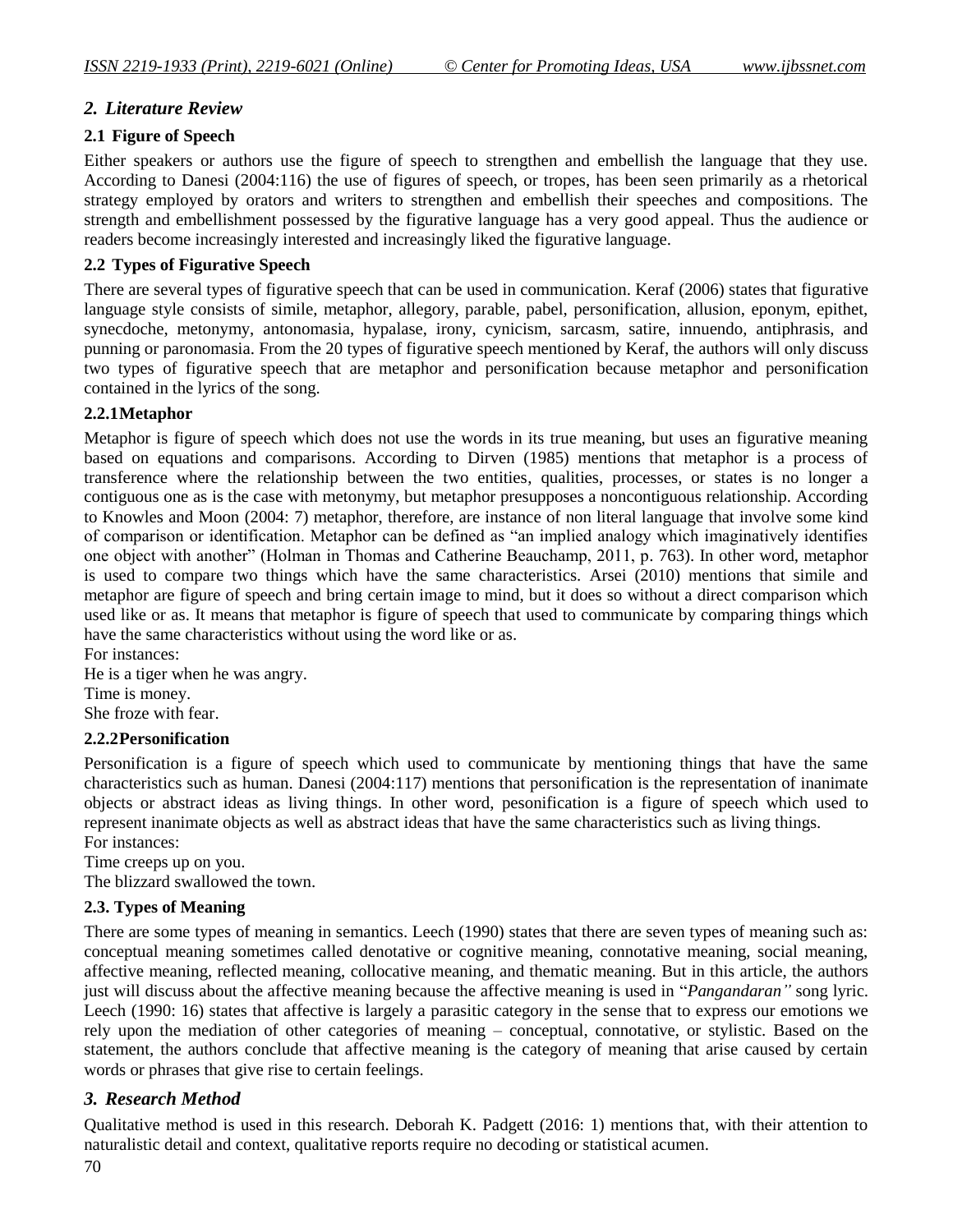This type of research is used by the author because the data used in this article is Sundanese words, not numbers. The technique used in this research that are collecting data, classifying data, analyzing data, and drawing conclusion. After finding the data, the figurative speech in the data are identified and classified into kind of figurative speech by using the theory of Danesi (2004) and Dirven (1985). Also, the data are analyzed into the meaning of figurative language by using the theory of Leech (1990). Finally, the analysis of the data elaborated to get the intentions of the figurative language in the data.

### *4. Results and Discussion*

### **4.1 The Data Description**

In this research, *"Pangandaran"* song lyric which is composed by Doel Sumbang is used by the authors as the data. After that, the data is analyzed by the authors. The following is "*Pangandaran"* song lyric composed by Doel Sumbang.

### *Pangandaran*

*Harita basa usum halodo panjang Calik paduduaan dina samak salambar Ehm saksina bulan anu sapotong Ehm saksina bentang anu baranang*

*Aya kasono aya katresna Aya kadeudeuh aya kanyaah Ngabagi rasa bungah jeung bagja duaan Aya kasono aya katresna Aya kadeudeuh aya kanyaah Ngabagi rasa bungah jeung bagja duaan Sisi laut pangandaran*

*Dina ati pada-pada kedal jangji Urang silih asuh silih asih silih jagi Deg ngadegkeun harti asih saeunyana Deg ngadegkeun harti deudeuh saeunyana*

*Ulah dugi ka rasa katresna Kerep ngagedur ukur amarah Nu balukarna nungtung kana jalan salah Ulah dugi ka rasa katresna Kerep ngagedur ukur amarah Nu balukarna nungtung kana jalan salah Sisi laut pangandaran*

*Reud dicangreud hate geus pageuh kabeungkeut Sisi laut pangandaran Reud dicangreud beuki raket beuki geugeut Sisi laut pangandaran*

(source: [https://liriklagusunda.wordpress.com/2016/03/12/doel-sumbang-pangandaran/\)](https://liriklagusunda.wordpress.com/2016/03/12/doel-sumbang-pangandaran/) Downloaded on the nineteenth of March 2018

### **4.2 The Data Analysis**

In analyzing the data, the authors found the types of figurative speech in the song lyric. After that, the authors describe the meaning of the figurative speech which used in the song lyric. From the data analysis of "*Pangandaran*" song lyric shows that:

### **4.2.1Metaphor**

*a. Harita basa usum halodo panjang* (when it was a long summer)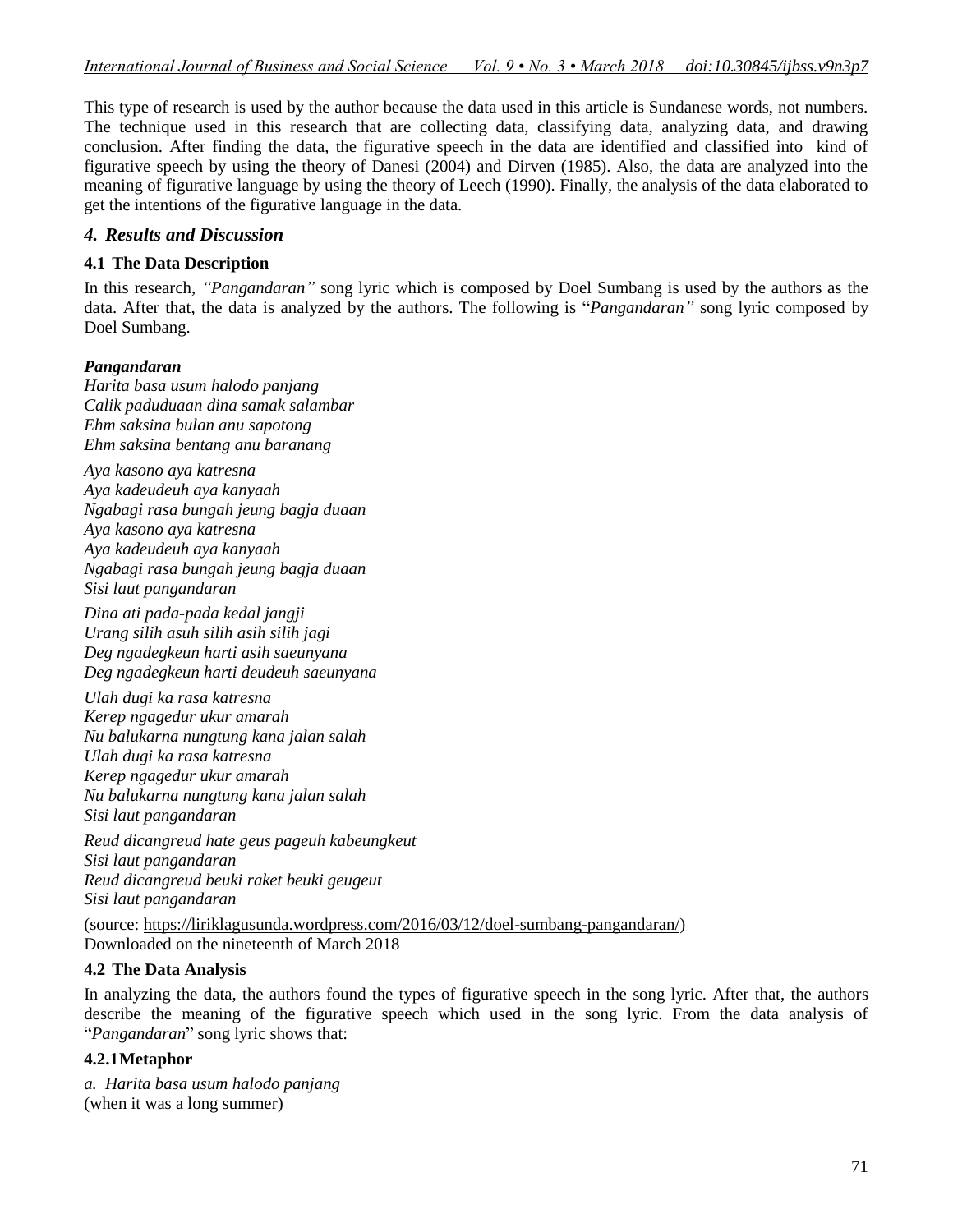The word of *panjang* is usually used to mention something that can be measured by using a measuring instrument.In the song lyric, the word of *panjang* indicates a long time. The meaning of *halodo panjang* in the song lyric is a long summer. Summer cannot be measured using a measuring instrument.

For example the summer that will occur in 2018 cannot be ascertained or measured with certainty as well as measuring the distance of a place or measure the height and so forth.As for the meaning of *harita basa usum halodo panjang*(when it was a long summer) is that it was summer,and that summer lasted or happened for a long time.So that, Doel Sumbang uses the phrase of *halodo panjang* (a long summer) in his song lyric. While the type of meaning in the expression above indicates to affective meaning because this concerns the feelings of the songwriter. It means that the songwriter feels that the summer lasted or happened for a long time.

#### *b. Ngabagi rasa bungah jeung bagja duaan*

#### (share the joy and happiness together)

The word of *ngabagi* is usually used for something that can be divided or shared with others, such as foods, beverages, money, etc. In the song lyric, the word of *ngabagi* is used for sharing about feeling. Therefore, Doel Sumbang uses the word of *ngabagi rasa* in his song lyric. As for the meaning of *ngabagi rasa bungah jeung bagja duaan* is sharing the feeling of joy and happiness between both of them (the lovers). While the type of meaning in the expression above indicates to affective meaning because this concerns the feelings or emotions of the songwriter. It means that the songwriter feels that he is sharing his joy and happiness feeling to his lover and vice versa.

#### *c. Dina ati pada pada kedal jangji*

#### (in their hearts they exchange promise)

The word of *kedal* is usually used for speech done through the mouth. In the song lyric, the word *kedal* is used to say about something in heart. The meaning of *kedal* in the song lyric is promise not spoken through the mouth but in the heart. Therefore, Doel Sumbang used the expression of *dina ati pada pada kedal jangji* in his song lyric. As for the meaning of the expression *dina ati pada pada kedal jangji, urang silih asuh silih asih silih jagi* is they promised each other in their hearts to care and love each other. While the type of meaning in the expression above indicates to affective meaning because this concerns the feelings or emotions of the songwriter. It means that the songwriter feels that he says or promises in his heart to his lover to care and love each other and vice versa.

#### *d. Deg ngadegkeun harti asih saeunyana*

### (make, build, or establish the true meaning of love)

The word of *ngadegkeun* is usually used for buildings made, built or established, such as house, mosque, school, hospital, etc. In the song lyric, the word *ngadegkeun* is used to make, build, or establish something related to feelings. Therefore, Doel Sumbang uses the expression of *deg ngadegkeun harti asih saeunyana* in his song lyric. As for the meaning of the expression is making, building, or establishing the true meaning of love.While the type of meaning in the expression above indicates to affective meaning because this concerns the feelings or emotions of the songwriter. It means that the songwriter feels that he makes, builds, or establishes the true meaning of love to his lover and vice versa.

#### *e. Ulah dugi ka rasa katresna kerep ngagedur ukur amarah*

#### (do not let the feeling of passionate love just for anger or emotion)

The word of *ngagedur* is usually used for blazing fire. In the song lyric, the word *ngagedur* is used for excessive anger. Therefore, Doel Sumbang uses the word of *ngagedur* in his song lyric. As for the meaning of *ulah dugi ka rasa katresna kerep ngagedur ukur amarah* is do not let the feeling of passionate love just for anger or emotion.While the type of meaning in the expression above indicates to affective meaning because this concerns the feelings or emotions of the songwriter. It means that the songwriter suggested not to let the feeling of passionate love just for anger or emotion.

#### *f. Nu balukarna nuntun kana jalan salah*

### (consequently lead or guide to the wrong path)

The word of *nuntun* is usually used for someone or something guided by line or hand, etc. to somewhere.The meaning of *nuntun* in the lyric of the song is lead or guide. Therefore, Doel Sumbang uses the word *nuntun* in his song lyric. As for the meaning of *nu balukarna nuntun kana jalan salah* is consequently lead or guide to the wrong path. While the type of meaning in the expression above indicates to affective meaning because this concerns the feelings or emotions of the songwriter. It means that the songwriter feels that if the passionate love just for anger or emotion can lead or guide to the wrong path.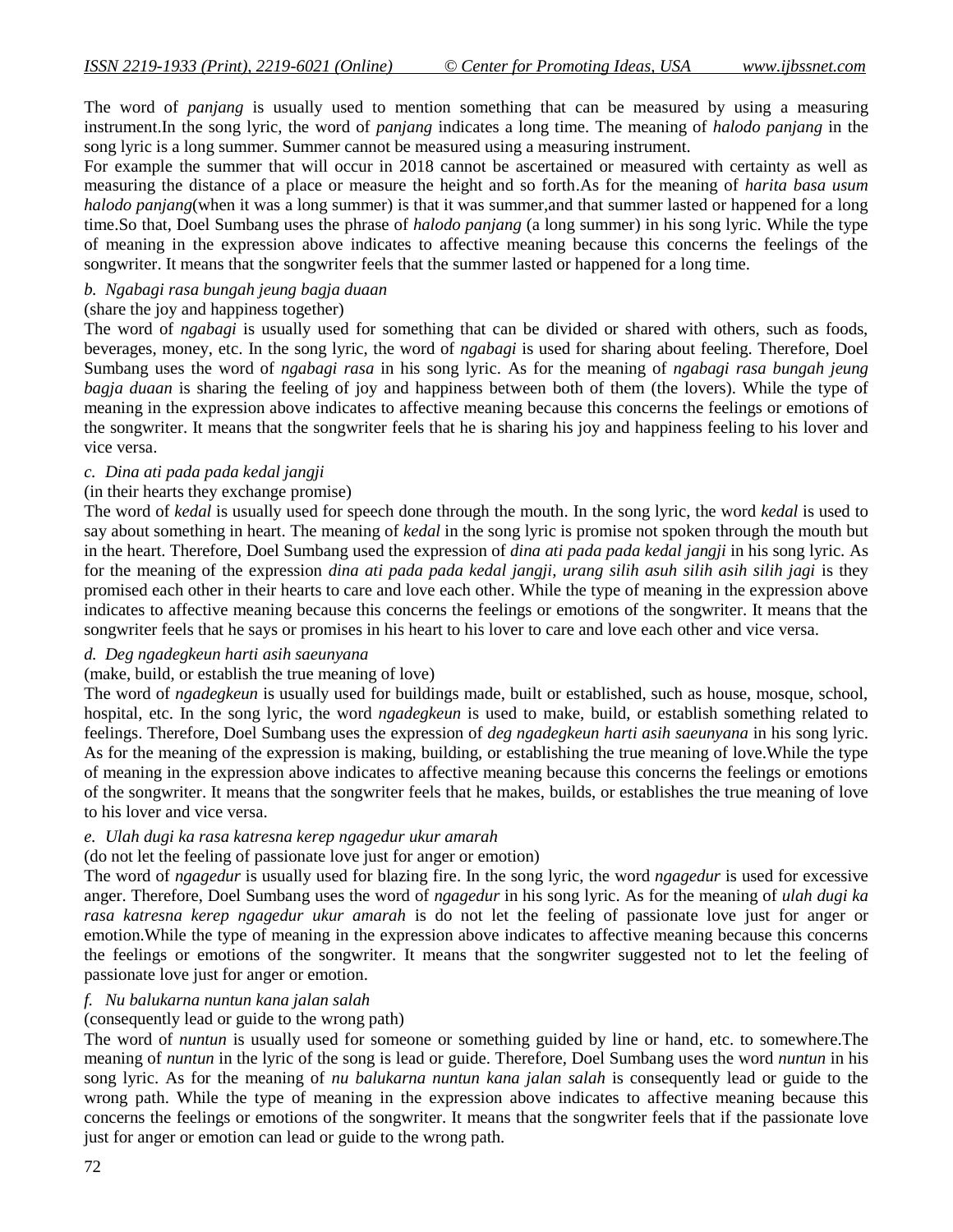*g. Reud dicangreud hate geus pageuh kabeungkeut*

### (bound, the heart is tightly bound)

The word of *dicangreud* comes from the word *cangreud* which gets prefix di-. In other words, *dicangreud* means bound, while *cangreud* means bind. And also the word of *kabeungkeut* comes from the word *beungkeut* which gets prefix ka-. In other words, *kabeungkeut* means tied, while *beungkeut* means tie. The word of *kabeungkeut* is usually used for objects or something that is unintentionally bound. In the song lyric, the word *kabeungkeut* is used for heart. The meaning of *kabeungkeut* in the lyric of the song is tied up so tightly. Therefore, Doel Sumbang uses the word of *kabeungkeut* in his song lyric. As for the meaning of *reud dicangreud hate geus pageuh kabeungkeut* is when tied up, the heart is tightly bound. While the type of meaning the expression above indicates to affective meaning because this concerns the feelings or emotions of the songwriter. It means that the songwriter feels that when bound by a bond, the heart is tightly bound.

### *h. Reud dicangreud beuki raket beuki geugeut*

### (bound the more intimate the more love)

The word of *raket* is usually used for something sticking very sticky. The meaning of *raket* in the lyric of the song is close or intimate. Therefore, Doel Sumbang uses the word of *raket* in his song lyric. As for the meaning of *reud dicangreud beuki raket beuki geugeut* is when the heart bound, the more intimate, the more love. While the type of meaning in the expression above indicates to affective meaning because this concern the feelings or emotions of the songwriter. It means that when we have an inner bond with a lover, if it is more intimate, it will feel more love.

### **4.2.2Personification**

*a. Ehm saksina bulan anu sapotong*  (Ehm the witnessis the half moon)

*b. Ehm saksina bentang anu baranang* (Ehm the witness is the many stars)

The word of *saksina* is usually used for someone who witnesses. In the song lyric, the word *saksina* is used for the moon and stars. The meaning of *saksina* in the lyric of the song is witness. In other words, the moon and the stars become a witnesses. As for the meaning of *ehm saksina bulan anu sapotong* is the witness is a half moon or the moon which is not full. And the meaning of *ehm saksina bentang anu baranang* is the witness is many stars. While the type of meaning in the expressions above indicate to affective meaning because this concern the feelings or emotions of the songwriter. It means that the songwriter feels that a half moon or the moon which is not full and also the many stars are the witness which knew about the incident that happened between the lovers at that time, that is when the long summer, they (the lovers) sit together in the night.

### *5. Limitation of the Study*

In this research, the limitation of this study are:

- 1. to describe the types of figurative speech contained in "*Pangandaran"* song lyric.
- 2. to identify and understand the meaning contained in "*Pangandaran"* song lyric.

# *6. Conclusion*

After analyzing the data, the authors conclude that there are types of figurative speech contained in "*Pangandaran"* song lyric. They are metaphor and personification. Metaphor consists of *harita basa usum halodo panjang, ngabagi rasa bungah jeung bagja duaan, dina ati pada pada kedal jangji, deg ngadegkeun harti asih saeunyana, ulah dugika rasa katresna kerep ngagedur ukur amarah, nu balukarna nuntun kana jalan salah, reud dicangreud hate geus pageuh kabeungkeut,* and*reud dicangreud beuki raket beuki geugeut*. Personification consists of *ehm saksina bulan anu sapotong, ehm saksina bentang anu baranang*. While the type of meaning used in the song lyric is affective meaning. It is about the feeling of love between the lovers.

# *7. Acknowledge*

This research is aimed for people who are interested in semantic study, especially who are interested to analyze the types and meaning of figurative speech which contained in the song lyric. Thank you so much to my lecturers Dr. Lia Maulia Indrayani and also Dr. Rosaria Mita Amalia for giving suggestion and reviewing this article.